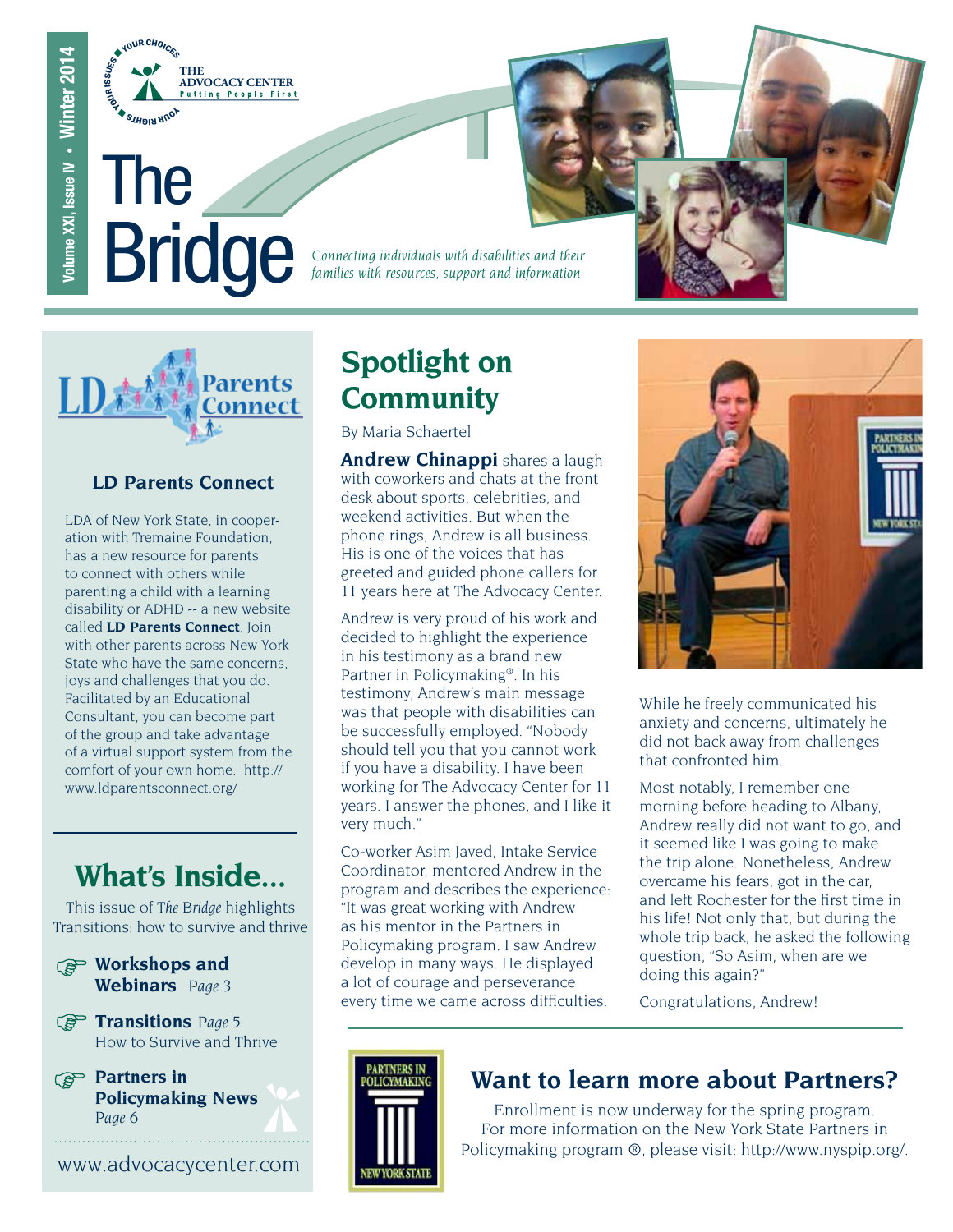

#### E V E N **STRONG** TO G E T H E R !

### **Merger Update**

The Advocacy Center and LDA Life and Learning Services continue to work together in preparation for our merger, slated for early 2015. Most likely even before the merger, we expect to move to the current LDA offices at 1650 South Avenue. The space is in a great location, and we look forward to working more closely with our coworkers at LDA.

We also expect to announce a new name for our merged organization sometime early in 2015. The name will reflect our identity as a new organization, respecting the legacies of both The Advocacy Center and LDA and looking to a bright future full of possibilities.

While we work behind the scenes to merge our operations, we continue to place the highest priority on meeting the needs of individuals with disabilities and their families. We appreciate your continued trust in us to meet your needs for information, support, and advocacy.



aller

Allyn Stelljes Colin Garwood

For current news on the merger of The Advocacy Center and LDA Life and Learning Services, please visit our website: http://advocacycenter.com/ news-about-the-merger



### **Is there an Advocate in the House? Families Hold the Vision to Transition**



In regards to special education, the term "transition services" means a coordinated set of activities for a child with a disability that is focused on supporting a student's vision of a healthy, happy, productive adult life. In New York State, the process starts at age 15, but it's never too early (or too late) to start helping your son or daughter develop a vision of life after high school.

Why do you need to develop a vision before starting transition services? Your child's vision will be a road map to his or her life. If you don't help and support your child's unique vision, then someone else may be influencing and making decisions that do not support your child's goals.

We can assist our children to explore their hopes and dreams by asking: Where do you want to live? Do you want to live with someone or on your own? What skills will you need to have to live

on your own? Where do you want to work? Will you work full time, part time, or volunteer? What do you like to do for fun? How will you get there?

Your child deserves to be part of the "real world." By this, we mean the world of employment, community participation, and choice of living environment. If he or she is to participate in society, you need to think about the skills and supports needed to assure full participation. This critical information can help to drive transition planning and services. You and your child's team can use this information to help develop the IEP (Individualized Education Program). The skills acquired will assist in developing appropriate goals for successful adult outcomes. You and your child will always be tweaking the vision, so it should be a continuous piece of work that grows along with your child.

Give your child permission to dream: Dream for today, Dream for tomorrow, or Dream for the next milestone or birthday.

# LIFE IS CHANGE. GROWTH IS OPTIONAL.

Choose wisely.<br>- Karen Kaiser Clark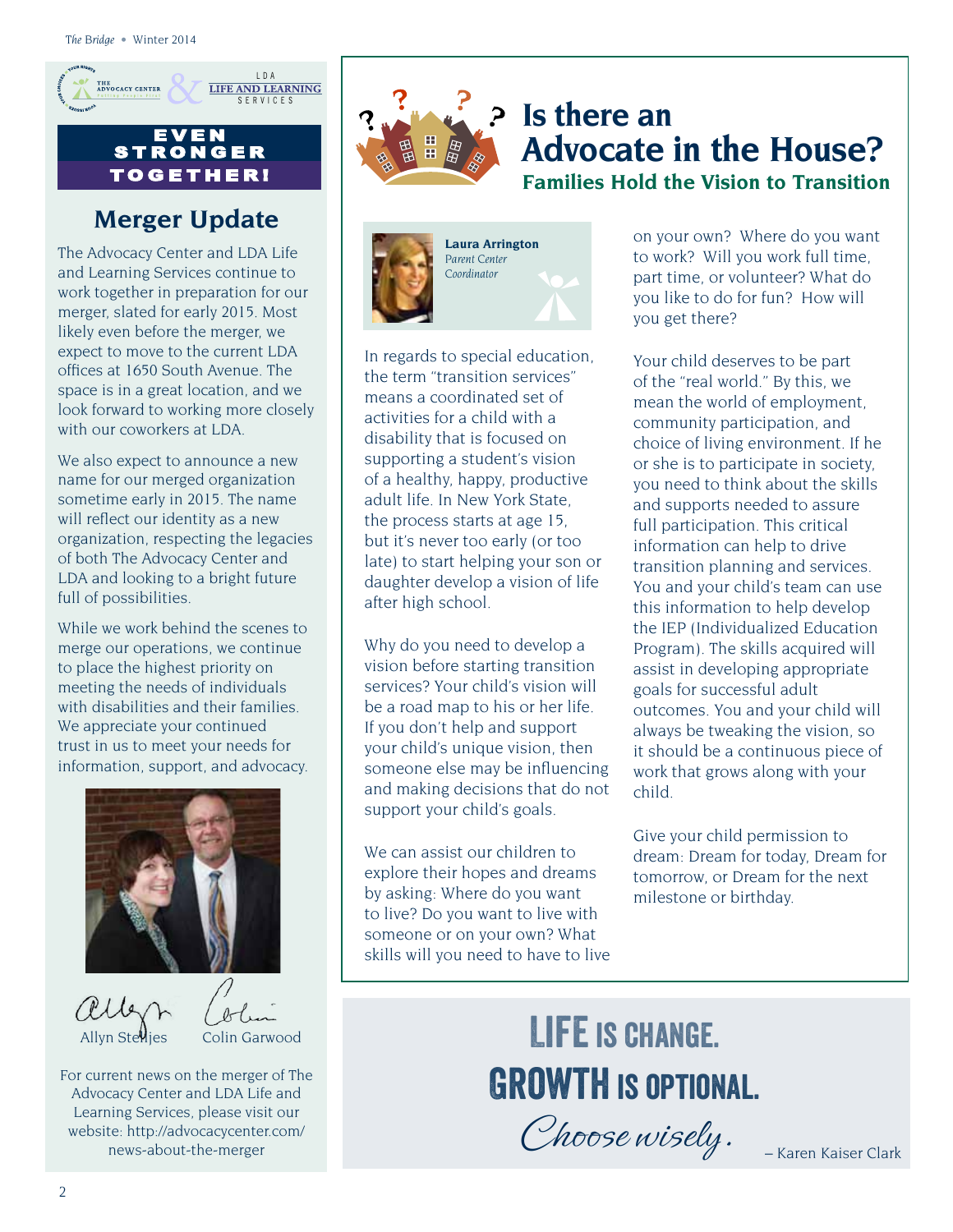### The Advocacy Center Upcoming Events & Workshops

*Please note location varies for each workshop.* 

**REGISTRATION IS REQUIRED for all workshops**. To register, please find the event on our website calendar (www.advocacycenter.com/events) or phone (585) 546-1700 ext 399.

#### **Discipline and Suspension January 22, 2015, 7:00-9:00pm**

AutismUp, 180 Linden Oaks, Rochester, NY 14625

Children with disabilities have specific rights under state and federal laws regarding suspensions and school discipline. This workshop will provide an overview of these rights and the process used for discipline and suspensions. Participants will learn about Functional Behavioral Assessments and how to create a proactive behavior management plan to help avoid future conflict.

#### **IDEA (Individuals with Disabilities Education Act) February 10, 2015, 7:00-9:00 pm**

**\* \* \* \* \* \*** 

AutismUp, 180 Linden Oaks, Rochester, NY 14625

Children with disabilities are entitled to appropriate, individual educational services that meet their unique needs. This workshop will explain the history of the Individuals with Disabilities Education Act (IDEA) and the Family Education Rights and Privacy Act (FERPA), two federal laws that govern education for students with disabilities. Families will gain information on the laws regarding their children's rights to an appropriate education.

### **Managing the Move: Preparing for Next Year March 14, 2015, 10:00am-12:00pm**

**\* \* \* \* \* \*** 

Happiness House, 731 Pre-emption Road, Geneva, Ontario County, NY 14456

Moving from one school year to the next can be challenging for families and new team members. This workshop will provide parents and other team members with strategies to help promote a seamless transition and lay the groundwork for a positive start to the new school year.

**\* \* \* \* \* \*** 

### **Pro-Social Sexuality**

**March 18, 2015, 7:00-9:00pm** Penfield SEPTA, Bay Trail Middle School, 1760 Scribner Rd, Penfield, NY 14526

Teaching individuals with disabilities about sexuality is important in promoting independence, personal safety, and social inclusion. Families will gain a better understanding of teaching their son/daughter public and private behavior, and be able to address the topic of sexuality with their children teens, or young adults with disabilities.

### Webinars

**\* \* \* \* \* \***

#### **IEP Essentials Tues., January 13 - 12:00-1:00pm**

When a child qualifies for special education services, federal law requires the development of a document, called an Individualized Education Program (IEP). The IEP serves as a road map for services, including important information about a child's levels of performance and needs, as well as goals for the child. This webinar will prepare participants to actively participate on the IEP team.

#### **REGISTRATION IS REQUIRED.**

To register, go to https:// attendee.gotowebinar.com/ register/5459279004036480769

**\* \* \* \* \* \*** 

### **Preparing for the Annual Review**

**Tues., February 10 - 12:00-1:00pm** An annual review is a Committee on Special Education (CSE) meeting to plan for the next school year. This webinar will help families prepare for annual reviews. Topics to be covered include pre-meeting preparation, development of an Individualized Education Program, and tips to help parents and educators collaborate in designing an appropriate program for a student.

#### **REGISTRATION IS REQUIRED.**

To register, go to https:// attendee.gotowebinar.com/ register/6760755524672580353

### \* \* \* \* \* **Lunch and Learn 2015**

Please check the website calendar at www.advocacycenter.com for upcoming springtime "Lunch and Learn" sessions. Date and location details will be provided upon availability. For further information, please call (585) 546-1700 ext. 399.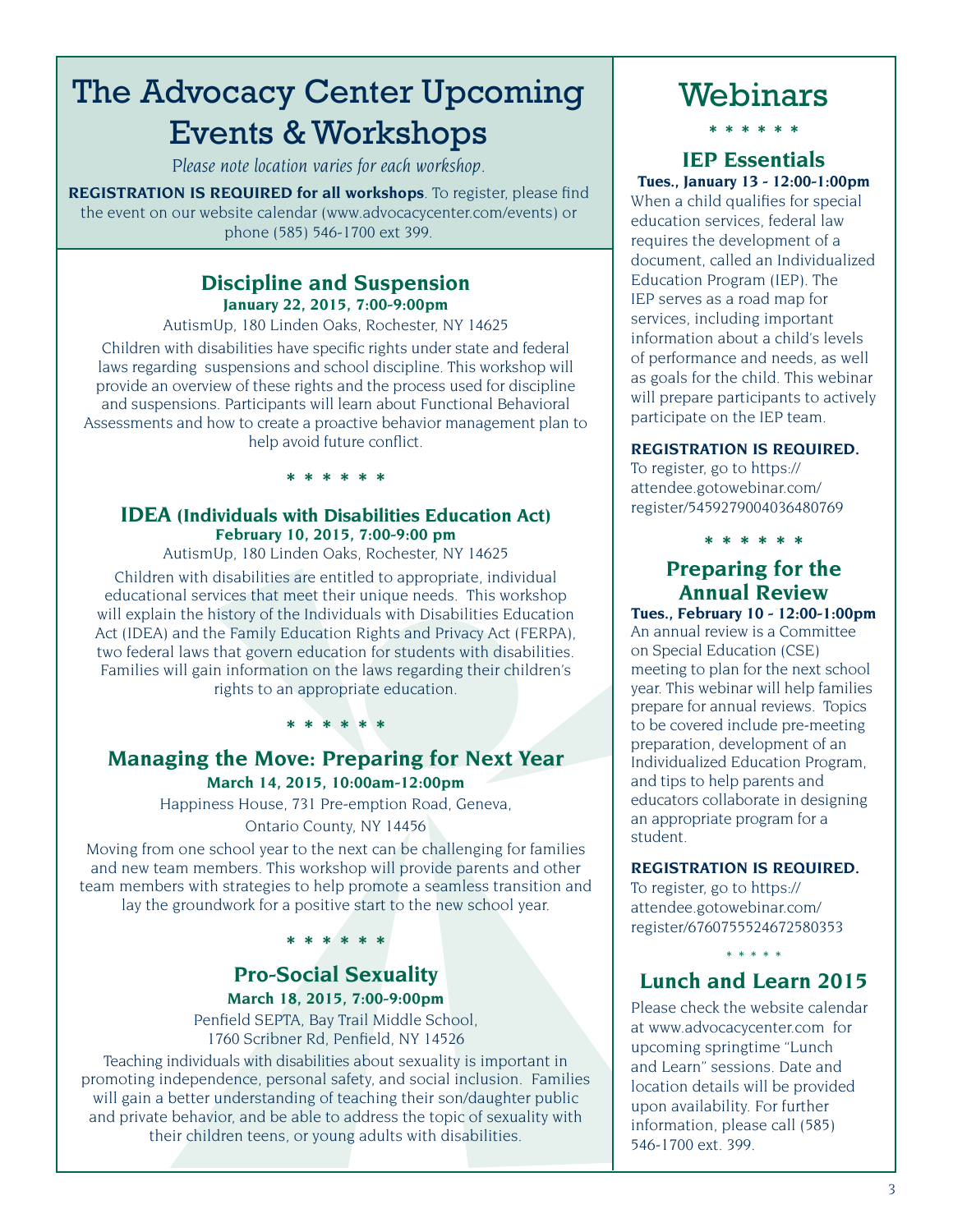### **Creative Teaching Tool**

by Maria Schaertel

Parent and Distance Learning Coordinator/Advocate, Gretchen Jackson, created a unique visual aid to help her son, Joe, grasp the idea of death and what happens when a person dies.

Based upon their family's belief that humans are made of both body and spirit, Gretchen creates a paper doll, drawing features to match the person who dies. The doll consists of a paper front and separate back with a piece of matching wax paper in between to symbolize the person's

spirit. She slips the wax paper from inside the regular paper to show the spirit rising from the body.



### **Writing the Next Chapter**

By Seneca Brashear

A school counselor told me a few years ago that, while it was understandable to want to keep the world perfectly safe and steady for my children, change is a fact of life. Teaching children how to cope with change – particularly unwanted developments like divorce or death – teaches them resilience and flexibility, which will serve them well their whole lives. To make that possible, I encourage my children to identify their feelings honestly, and to talk with me so they understand that it is okay to feel what they feel. And then we work on how we get through that moment to find a brighter next stage. I tell them, "This isn't the end of the story. There is a next chapter and we have a choice in how we write it."

## **Transition:** How to survive and thrive

### **Lessons Learned from a Year of Transition**

By Allyn Stelljes, Deputy Executive Director, The Advocacy Center

It has been almost a year since we announced that The Advocacy Center and LDA Life and Learning Services were affiliating with the intent to merge. During this year of organizational transition, I have learned and observed a few things related to the theme for this issue of *The Bridge*: "surviving and thriving." Here are my thoughts, along with questions that may help you if you are experiencing a transition or planning for a personal or organizational change.

#### **Change always involves letting go**

The first thing lesson I learned (or re-learned) is that all transitions involve some necessary "letting go" of the old reality in order to make room for the new. With any change, even with very positive change, people experience a loss. It is a necessary step to make room for the new reality. This perspective has helped me to honor our organization's roots and at the same time prepare with excitement for our future.

*Have I taken time to appreciate my past or current circumstances? Am I allowing myself to let go?* 

#### **We are stronger together**

I have had many opportunities this year to observe the power of teamwork. Staff and board members from both organizations have stepped up to work together on various aspects of the merger, while also making sure that the daily work of accomplishing our mission has continued. Over the course of the year, we have discovered how much we all have to offer each other. We have also reached out to community partners, like the Ad Council, United Way, and New York Council On Nonprofits (NYCON), to assist us. We have benefitted from their expertise and experience. It really is true that we are stronger together.

*In what areas do I need assistance? Who has valuable expertise to offer?* 

#### **Know yourself**

Another lesson I learned is the value of knowing who we are and why we are here. Earlier this year, we engaged in a brand development process as the first step in forging our identity as a new organization. Board and staff from The Advocacy Center and LDA Life and Learning Services participated in the process. Our brand platform defines who we are and serves as our foundation. It also helps to remember, above all, why we are here, and that is to support individuals with disabilities and their families. *Am I clear on what is important to me and/or my organization?* 

#### **Stay well**

My final lesson is important always, but especially during times of change. We need to take care of ourselves and stay well. In a way, our plans to merge are a manifestation of our desire to maintain organizational vitality. As individuals, we also need to take good care of ourselves physically, mentally, emotionally, and spiritually; whatever that means to each of us. When we take care of ourselves and focus on what is most important to our mission, we do more than survive. We thrive.

*As an individual, what can I do today to take care of myself? As an organization, what do we need to do to stay healthy and vibrant?*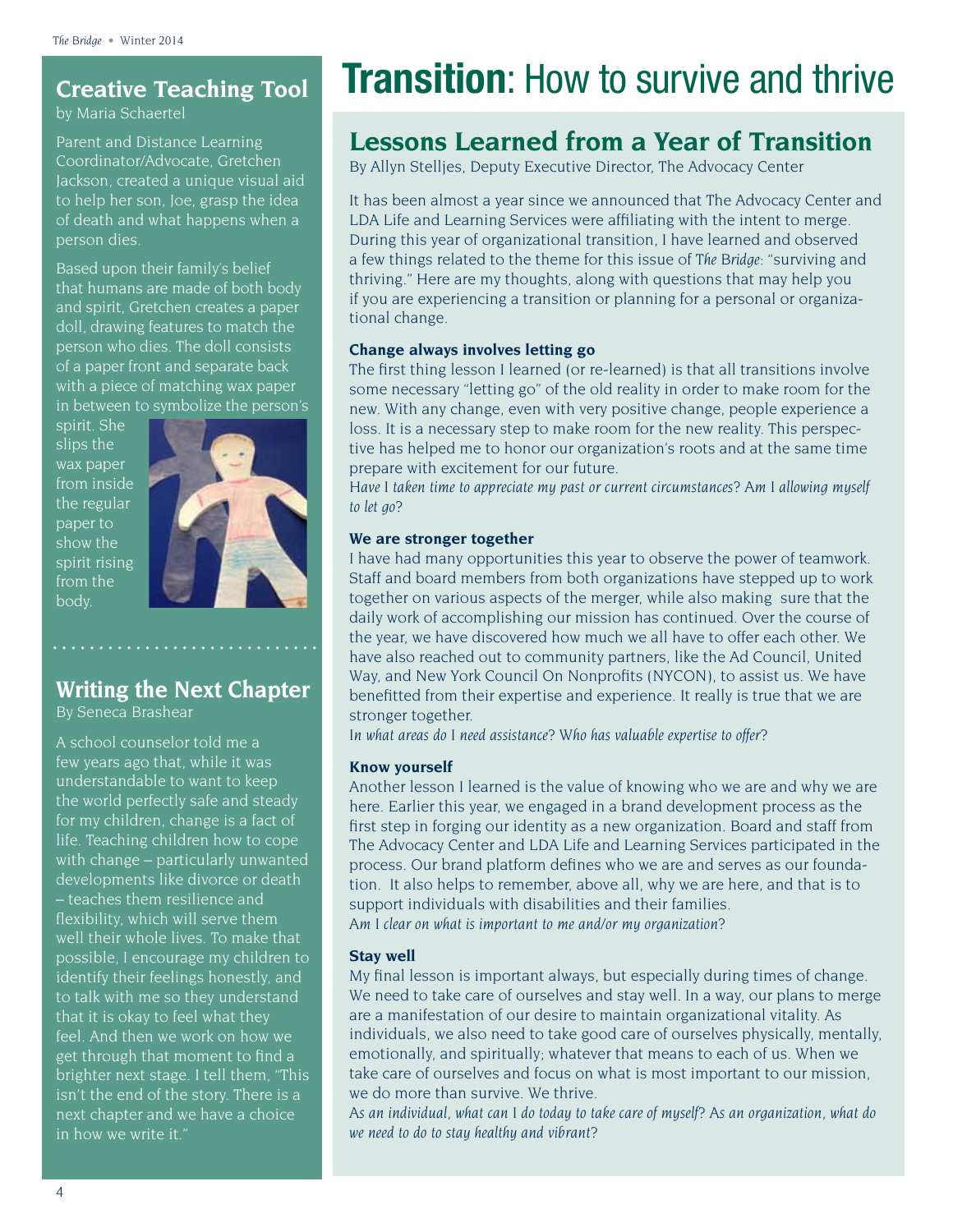### Letting Go of Grown Children **A Labor of Love**

#### By Julie Buick

Change and loss for our family is code for a process known as letting go. With change comes growth, which has been evident this year specifically with my daughter, Kathleen. She is 20 years old and decided it was time to make a change and move out. My boys, Billy (15) and Bobby (12) both have FragileX and Autism. Like most kids, Bobby and Billy don't care for change, especially when it affects their family dynamic and what they know to be secure and the norm.

Kathleen's decision to take a leap has not only affected her, but it has also affected our family unit, creating a loss and triggering the grieving cycle. With any shake-up, we have days of great sadness, uncertainty and resistance. My boys are in touch with their emotions and have some key people at school that they can talk to. They never keep what happens at home a secret, so it was important for them to be able to express the change with those at school and talk freely about how this change affects them. We are lucky to have a supportive and collaborative team for the boys at school.

As the days went on, individual grief became group grief, in which we shared our fears over the change and began to explore together how we could respond creatively… Billy likes to write his feelings down as they develop and then share with us, while Bobby will just freely discuss as things come up. My husband, Bill, and I have learned that we have to go with the flow and be there when the timing is right for them. We are lucky to have a nice support system, as well, to help keep us balanced and able to move forward. It's so important as a parent, especially one that is raising a child or children with disabilities, to remember self-care and asking for help. Especially since

asking for help is a work in progress for most of us.

We have been a family of five for so long



and have grown comfortable with that. It helps us adjust to the change to recognize that there is something kind of awesome and adventurous about now being a family of four with a visiting sibling and daughter. Having a sense of humor also helps us cope: For one, the idea of a smaller car with better gas mileage comes to mind! Now, when we go out to eat, we can ask for a booth because four people fit nicely in a booth. And it is only fair that I ask the question, "So how long does one have to wait before claiming their daughter's bedroom once she moves out"? We all have ideas for this space, like an art studio for me… The laughter and joking helps us to let go, change perspective, find gratitude, and see new ways we can still be a family even with a sibling who doesn't sleep in our home anymore.

Kat can't stay away for long and has been back to spend the night on a few occasions, opting for the family room couch. She came over to visit with a few of her friends for Halloween and to take the boys trick-or-treating. Absence really does make the heart grow fonder, and the kids seem to get along way better these days with much more gratitude for one another and the gifts they bring. Our family unit is benefiting from being together in a more intentional way where everyone honors one another and enjoys the time we have to be a family of 5 again.

It's a work in progress and the change is one that is benefiting our family in ways we never thought possible. Change is good!

by Maria Schaertel

"We don't talk about it. We don't plan for it. It's going to happen."

When Family Advocate and Trainer and parent, Norann Shiner, supported a family who experienced a sudden death, she witnessed how painful it was for the child with a disability to understand and cope with his father's death.

That day, Norann had an idea for how to ease the grieving process and possibly even foster understanding. She thought about her own son with a disability and how he would cope under similar circumstances. Not well, she decided. "Why not create videos for our children for when we are gone? Who better to help my son cope than myself? It could give him something to go to when he is distraught."

Norann attempted unsuccessfully several times before she could compose herself enough to complete the project. She created three videos for her son, Adam: one to be seen upon her death, the next to be seen two months later, and a third to be seen four months later. In the videos, she addresses her son and explains to him why she is no longer able to visit with him. She guides him to go to the people in his life for help. Norann says, "Who better to say, 'it's ok to cry and be angry' than his mother?"

"Every family will have a different approach for steps to help in times of loss and transition. But it is vital to have a plan in place -- not just for children with disabilities, but for all children."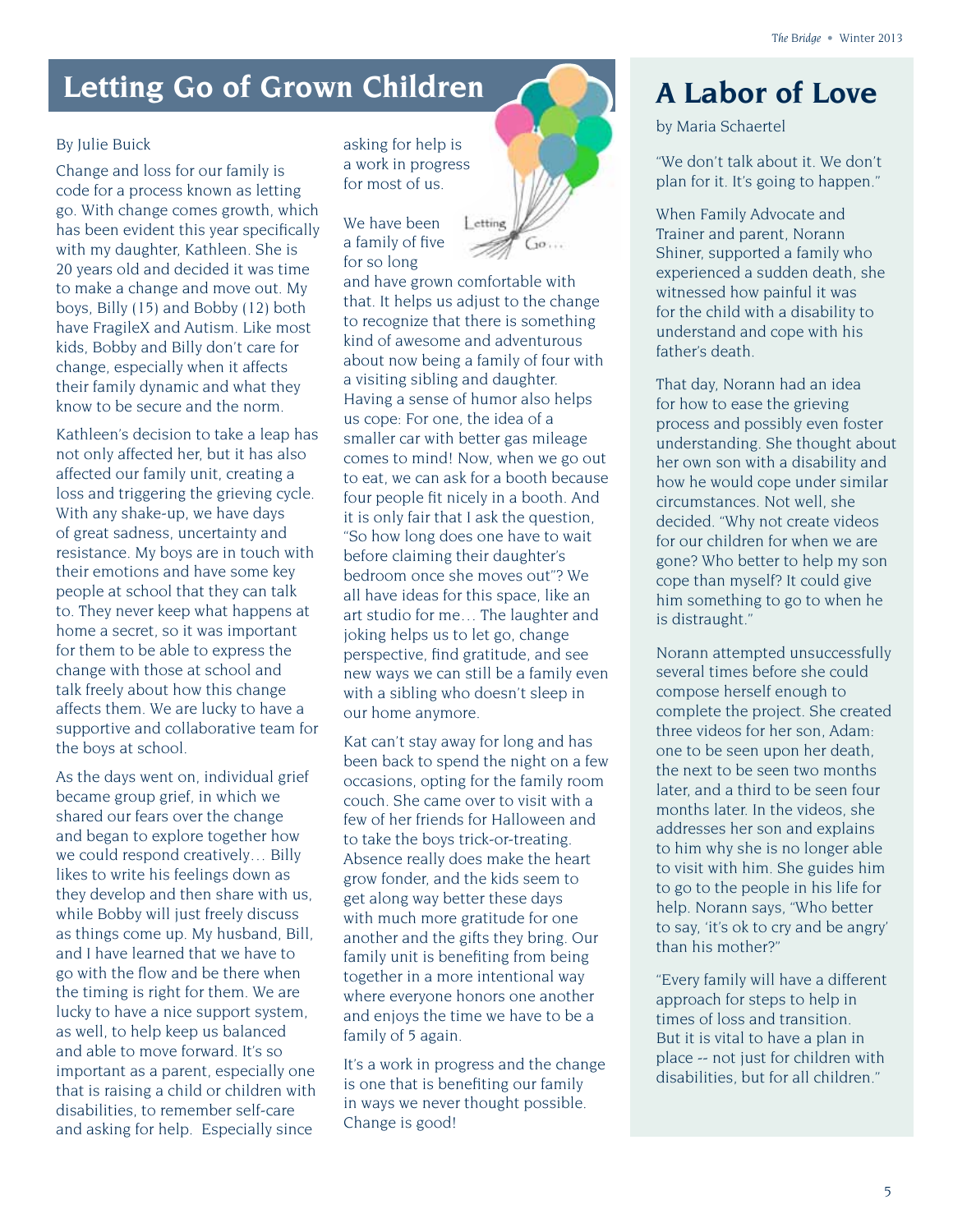

To Asim Javed for mentoring coworker Andrew Chinappi through the Partners Program.



*Andrew and Asim*

*Personally, I saw a lot of growth in myself over the past 8 months. As Andrew's mentor, I learned to be creative and flexible when it came to supporting his needs. Through the months of meeting as well as traveling to Albany together, our relationship developed beyond a mentor and mentee or co-worker relationship, to a strong friendship. Andrew's zeal for advocacy has inspired me in many ways to be more assertive in my own relationships.*

*I am proud of Andrew and believe he will truly succeed in his Partners goal of becoming a self-advocate for individuals with disabilities.*

Asim is currently completing his Masters degree in Mental Health Counseling at the University of Rochester. In the past several years he volunteered as a research assistant for multiple autism studies through the University of Rochester. Asim has developed a strong interest in working with individuals with disabilities.

### NYS Partners In Policymaking News

#### by Jackie Yingling

Exciting transitions are taking place within the NYS Partners in Policymaking program.

Enthusiasm was in the air this past fall as participants in the NYS Partners in Policymaking program became graduates of the course. As a culminating activity, 31 Partners presented a short testimony about a disability-related subject at testimony/graduation sessions. The sessions took place in Queens, Rochester, and Schenectady in October 2014.



During the course, participants gain the knowledge, skills, and confidence to make changes in policy, perception, and treatment of individuals with disabilities. Upon completion of the program, they become part of a graduate network.

The course is offered as a series of interactive modules and webinars, with one state-wide and one regional in-person meeting. The program focuses on including self-advocates and individuals from diverse backgrounds, and on developing participant's familiarity with technology and on-line communication tools for advocacy.

The Partners have been working together since Feb. 2014. Congratulations to all 55 graduates!

Want to become a NYS Partner? Fill out an on-line application. Go to www. nyspip.org/ and click on "I want to apply". The course starts again in Feb. 2015.



*Schenectedy graduates.* 

**New York City graduates** 



*Rochester graduates* 

**New class starts Feb. 2015!**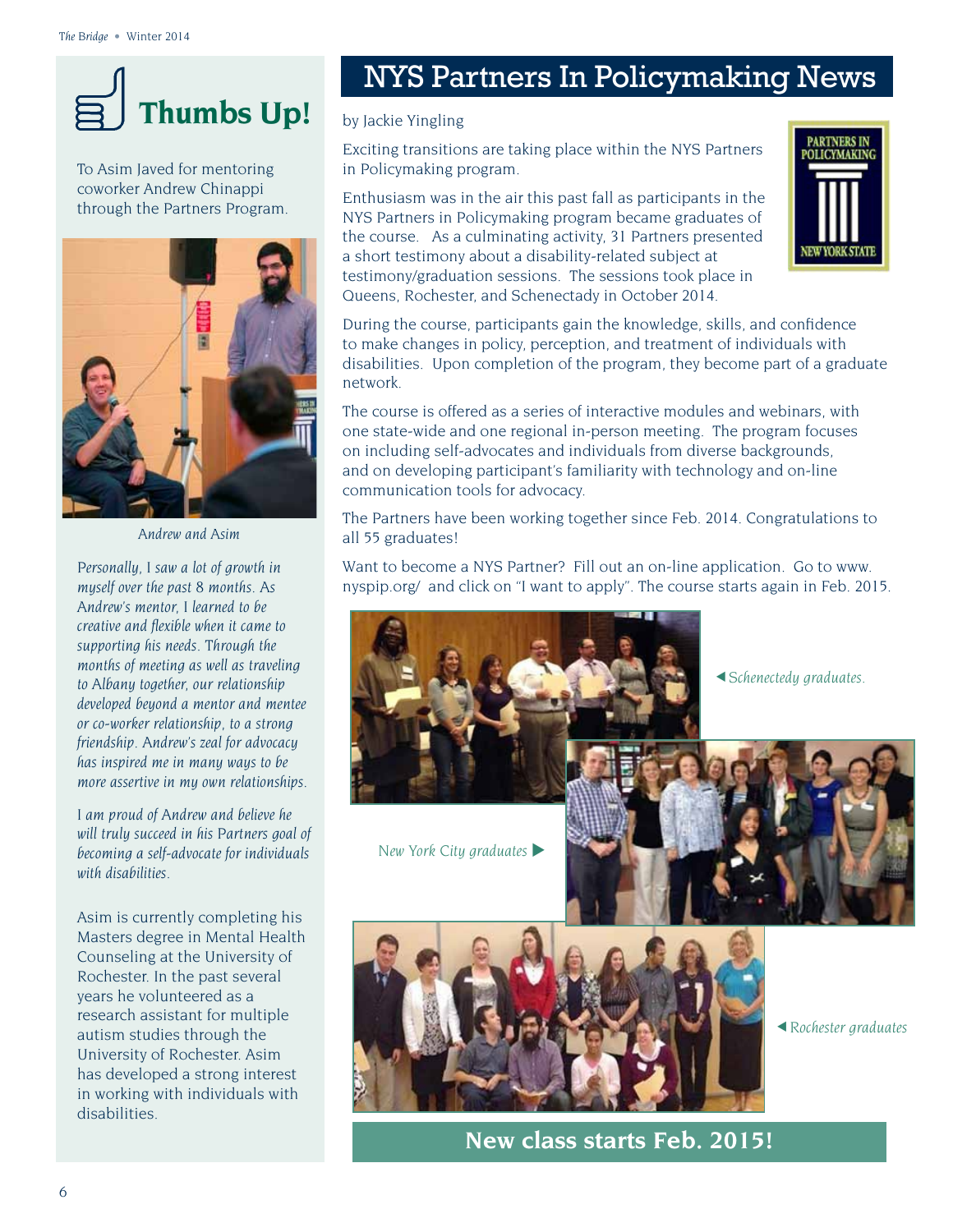### *From the Editor*

Christmas won't be the same this year. Grandpa's blue recliner will be empty, and the void will hurt during our annual breakfast gathering and gift exchange. My son, Nick, has been lucky enough to know all four of his grandparents. For 22 years, they have been a part of birthdays, holidays, vacations, and many of the days in between. Losing one of them is not easy. My husband's dad, Peter Schaertel, died on Wednesday, October 29.



*Nick and Peter Schaertel*

How do we help Nick through this life transition? The way in which we do this is incredibly important. We need to sustain Nick through this change and also realize he will use this experience as a reference for future life changes.

Our family's belief in heaven is a great comfort for Nick. But a distant, abstract notion of heaven will not suffice.

Since Nick is a visual learner who understands ideas better when images accompany them, "heaven pictures" are very helpful. When Nick was younger, we used picture symbols, drawings, and photos to illustrate concepts. But now, we can just talk about what heaven is like and Nick "sees" the images in his mind. As Nick says, "Grandpa's eyes are open again in heaven." I follow Nick's lead and supply more images: "Grandpa is walking again in heaven. Grandpa is singing again. He is not sick anymore!" Nick brightens at the thought of Grandpa being healthy again, even if he is not here with us.

My father in law always made his presence known, either through

his booming speaking voice, his wonderful piano playing, or his powerful, beautiful singing voice. Nick knows Grandpa won't be here with us anymore, and he already feels that void. Days after the funeral, when visiting at Grandma and Grandpa's house, Nick went upstairs to check out Grandpa's room. He came downstairs and confirmed, "He's gone."

My inclination is to shield him from the pain, but I am learning it is OK for Nick to experience loss and grief. He will hurt, cope, and then thrive as we all do. Time will help.

*Happy Holidays and Happy New Year to all.* Enjoy your families and friends, your unique traditions, and hopefully, some relaxation as well.

See you in the spring with the next issue of The Bridge. In early 2015, The Advocacy Center and LDA Life and Learning Services will officially merge and will announce our brand new name. Looking forward to this exciting transition!

Maria Schaertel





# Are you Ready?

Make your experience count as you learn to make an even bigger impact in the lives of people with diverse needs.

The Warner School of Education will prepare you to work with students and clients in school, community and counseling settings. Consider these exciting options:

- Special and Inclusive Education Teacher Certification
- Annotation to Teach Students with Severe and/ or Multiple Disabilities
- Specialization in Applied Behavior Analysis
- · Master's Degree in Human Development with a Specialization in Developmental Differences

Generous grants and scholarships are available to qualified applicants.

The Warner School offers graduate programs in: Teaching Counseling Human Development **Higher Education Educational Policy** School Leadership Health Professions Education



www.warner.rochester.edu · admissions@warner.rochester.edu · 585.275.3950